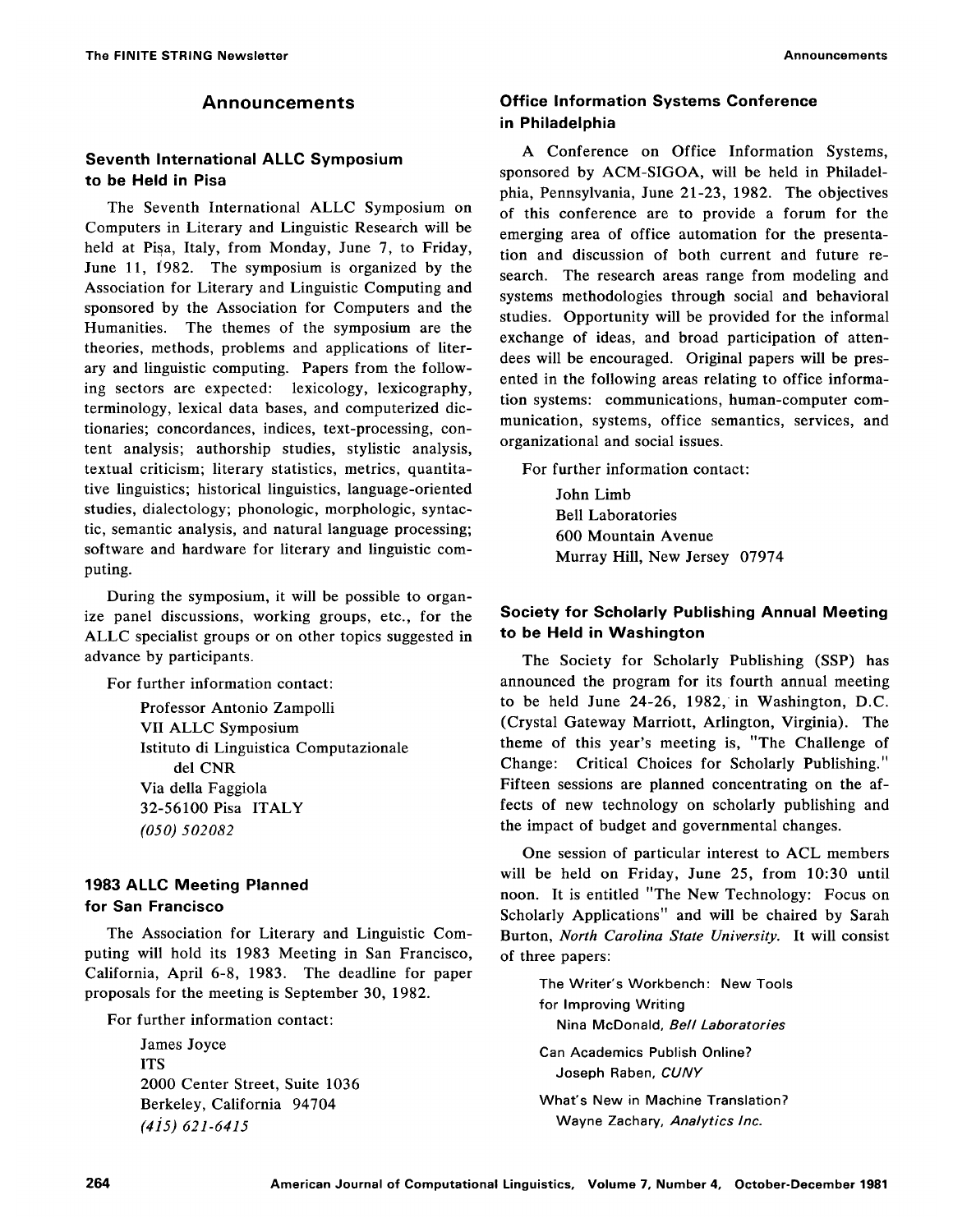For further information contact:

Alice O'Leary Society for Scholarly Publishing 2000 Florida Avenue N.W. Washington, D.C. 20009

## **AAAI-82 to be Held in Pittsburgh**

The Second National Conference on Artificial Intelligence sponsored by the American Association for Artificial Intelligence (AAAI), in cooperation with ACM SIGART, will be held August 18-20, 1982, at The University of Pittsburgh and Carnegie-Mellon University in Pittsburgh, Pennsylvania. There will also be a two-day Tutorial Program August 16-17. Conference chairman is Marvin Minsky of *M.I.T.* 

The topics to be covered include knowledge representation, cognitive modeling, knowledge acquisition, problem solving and search, program synthesis and understanding, A.I. languages and software, specialized architectures for A.I., game playing, theoretical foundations, vision, robotics, theorem proving, natural language, and applications systems.

For additional information contact:

Louis F. Robinson American Assoc. for A.I. 445 Burgess Drive Menlo Park, California 94025 *(415) 328-3123* 

### **LISP and Functional Programming Symposium**

The 1982 ACM Symposium on LISP and Functional Programming will be held in Pittsburgh, Pennsylvania, on August 16-19, 1982. This symposium is the successor to the 1963 and 1980 LISP Conferences, broadened to include applicative language issues. Areas of interest include systems, large implementations, environments, architectures, novel constructs, and non-traditional applications for LISP, APL, FP, PRO-LOG, or a similar language that would apply to other such languages. The symposium is sponsored by the ACM Special Interest Groups on Programming Languages (SIGPLAN), Automata and Computability (SIGACT), and Artificial Intelligence (SIGART). It is chaired by David M.R. Park of the University of Warwick, England, and is scheduled to coordinate with the AAAI meeting. The local arrangements chairman is:

> Guy L. Steele, Jr. Computer Science Department Carnegie-Mellon University Pittsburgh, Pennsylvania 15213

## **Sixth German Workshop on Artificial Intelligence**

GWAI-82, the Sixth German Workshop on Artificial Intelligence will be held in Bad Honnef (Physikzentrum, HauptstraBe 5, D-5340 Bad Honnef), September 27 - October 1, 1982. The workshop is organized by the special interest group on artificial intelligence in the Gesellschaft fur Informatik (GI).

Papers concerning all aspects of artificial intelligence will be considered. A selection of accepted papers will be published in the proceedings by Springer-Verlag. Conference languages are English and German. Four copies of extended abstracts (3 pages) or complete papers must be sent to the chairman by June 1, 1982. Author notification of acceptance or rejection will be made after July 1, 1982. Camera-ready copy will be due September 1, 1982.

The program committee consists of P. Deussen *Karlsruhe,* J. Foith *Kaiserslautern,* B. Neumann *Hamburg,* P. Raulefs *Kaiserslautern,* J. Siekmann *Karlsruhe,*  and W. Wahlster *Hamburg.* The chairman is:

> Dr. Wolfgang Wahlster FB Informatik University of Hamburg SchluterstraBe 70 D-2000 Hamburg 13 WEST GERMANY *(040) 4123 3315*

#### **~,IJCAI-83 to be Held in Karlsruhe**

The next International Joint Conference on Artificial Intelligence (IJCAI-83) will be held in Karlsruhe, West Germany, during the week of August 8-12, 1983. The Conference General Chairman is Saul Amarel, *Rutgers University* Allan Bundy, *Edinburgh University,* is Program Chairman; Joerg Siekmann and Graham Wrightson, *University of Karlsruhe,* together with Peter Raulefs, *University of Bonn,* are responsible for local arrangements.

For further information, contact:

Saul Amarel Computer Science Department Hill Center/Busch Campus Rutgers University New Brunswick, New Jersey 08903 *(201) 932-3546* 

#### **Chinese-Language Computer Society**

The 1982 International Conference of the Chinese-Language Computer Society will be held September 22-23, 1982 (during COMPCON week), in Washington, D.C. Research or tutorial papers are solicited on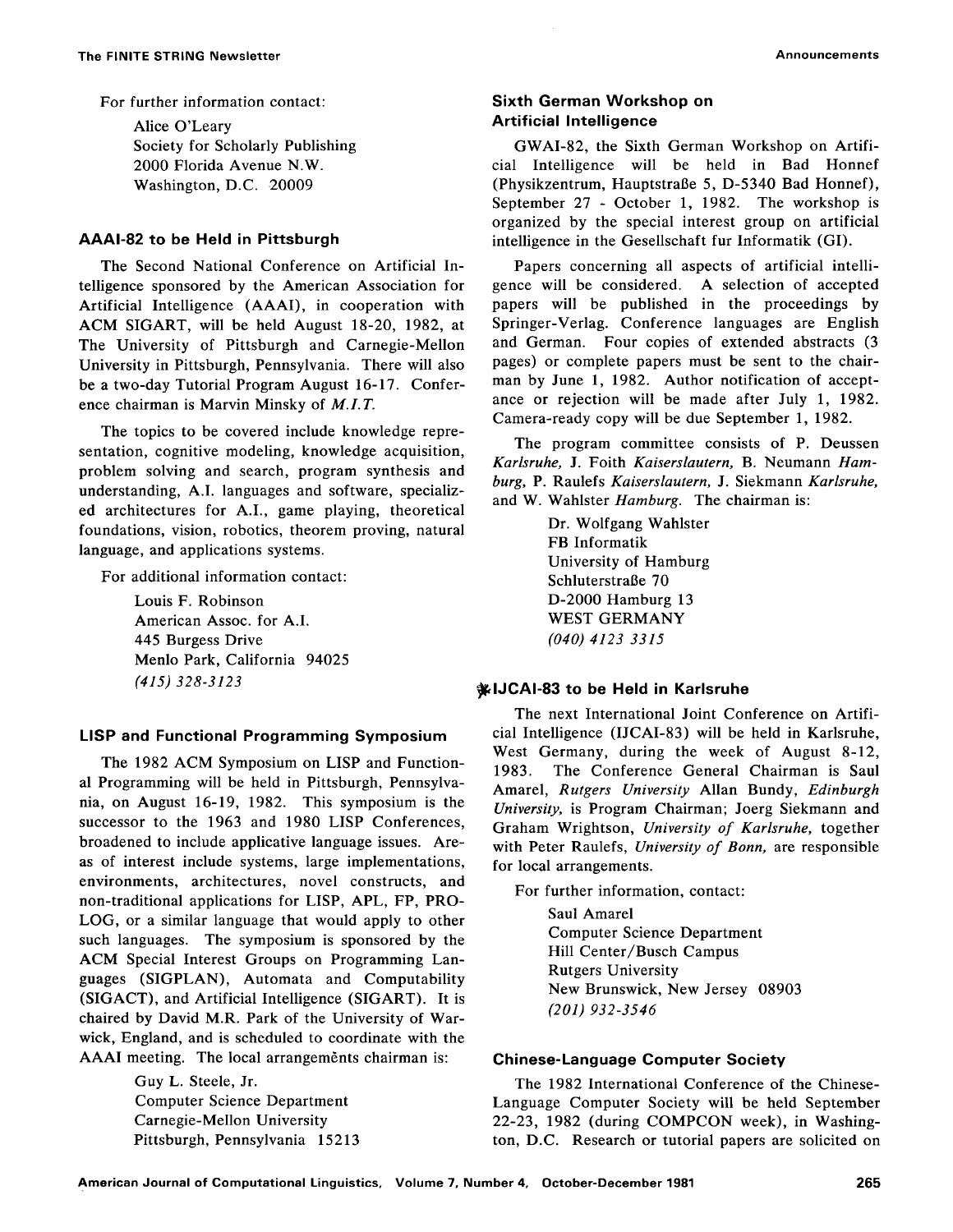all aspects of computer processing of Chinese and oriental languages. Submit 3 copies of a 150-200 word abstract or the full paper by May 21, 1982, to:

> Professor C.Y. Suen Program Chairman Department of Computer Science Concordia University 1455 de Maisonneuve West Montreal, Quebec H3G 1M8, CANADA

## **Delaware Symposium on Language Studies IV**

The Linguistics Program at the University of Delaware has announced the Delaware Symposium on Language Studies IV, to take place October 14-16, 1982, at the University of Delaware. The major theme of the symposium is linguistics, humanism and information management. Papers (due March 1, 1982) are expected to address the following and related topics: computer assisted second language instruction, computer literacy, mechanical methods of literary analysis, machine translation, artificial intelligence and the creation of language, automatic recognition of speech, computer-controlled generation of synthetic speech, synthetic speech vs. natural speech, human-computer interaction, and mechanical methods of discourse analysis.

For further information about the program, contact:

> Dr. Stephanie Williams Department of Languages and Literature University of Delaware Newark, Delaware 19711

#### **ASIS-82 To Be Held in Columbus**

The American Society for Information Science's 45th Annual Meeting will be held in Columbus, Ohio, October 17-21, 1982. The theme for the meeting is based upon the premise that information is derived from, and is the basis for, interaction among organizations as well as individuals. Topics to be covered include: information systems, information system design for effective interaction, organizational interaction, educational interaction, communication technologies, and graphic communications.

For more information, contact:

John Fried - Room CA ASIS-82 Technical Program Chairman Battelle Columbus Laboratories 505 King Avenue Columbus, Ohio 43201

## **Symposium on Empirical Foundations of Information and Software Science**

Georgia Institute of Technology will host a Symposium on Empirical Foundations of Information and Software Science on November 3-5, 1982, in Atlanta, Georgia. Co-sponsors of the Symposium are the Special Interest Group for Foundations of Information Science (SIG/FIS) of the American Society of Information Science and the Army Institute for Research in Management Information and Computer Science (AIRMICS).

The Symposium presentations will contain invited and contributed papers on research methodology for information and software science and on information science and software laws, with special emphasis on information science applications to software evaluation and software metrics. Papers on the following topics are expected: methods of experimental design; measurement techniques; empirical laws and theories of information and software science; validation and verification of empirical laws and theories; databases for *experimentation;* and software properties, their evaluation and measurement.

All inquiries and other correspondence regarding the Symposium should be addressed to:

> Professor Pranas Zunde Chairman, Symposium Organizing Committee School of Information and Computer Science Georgia Institute of Technology Atlanta, Georgia 30332

### **EUROMICRO 82 to be Held in Haifa**

EUROMICRO 82 is the eighth annual symposium organized by EUROMICRO, the European Association for Microprocessing and Microprogramming. It will be held September 5-9, 1982, in Haifa, Israel. The purpose of the EUROMICRO conference is to bring together practitioners and theoreticians from industry, government and academia who are interested in all problems relating to the underlying concepts and the use of microprocessing and microprogramming.

For scientific papers, authors should submit six copies by March 1, 1982. For short notes, authors should submit four copies of an abstract, of no more than three pages, to the deputy program chairman before June 11, 1982; they will be notified of acceptance by July 12, 1982.

The deputy program chairman is:

L. Richter University of Dortmund-Informatik III P.O. Box 500 500 D-4600 Dortmund WEST GERMANY *(49) (231) 7552780*